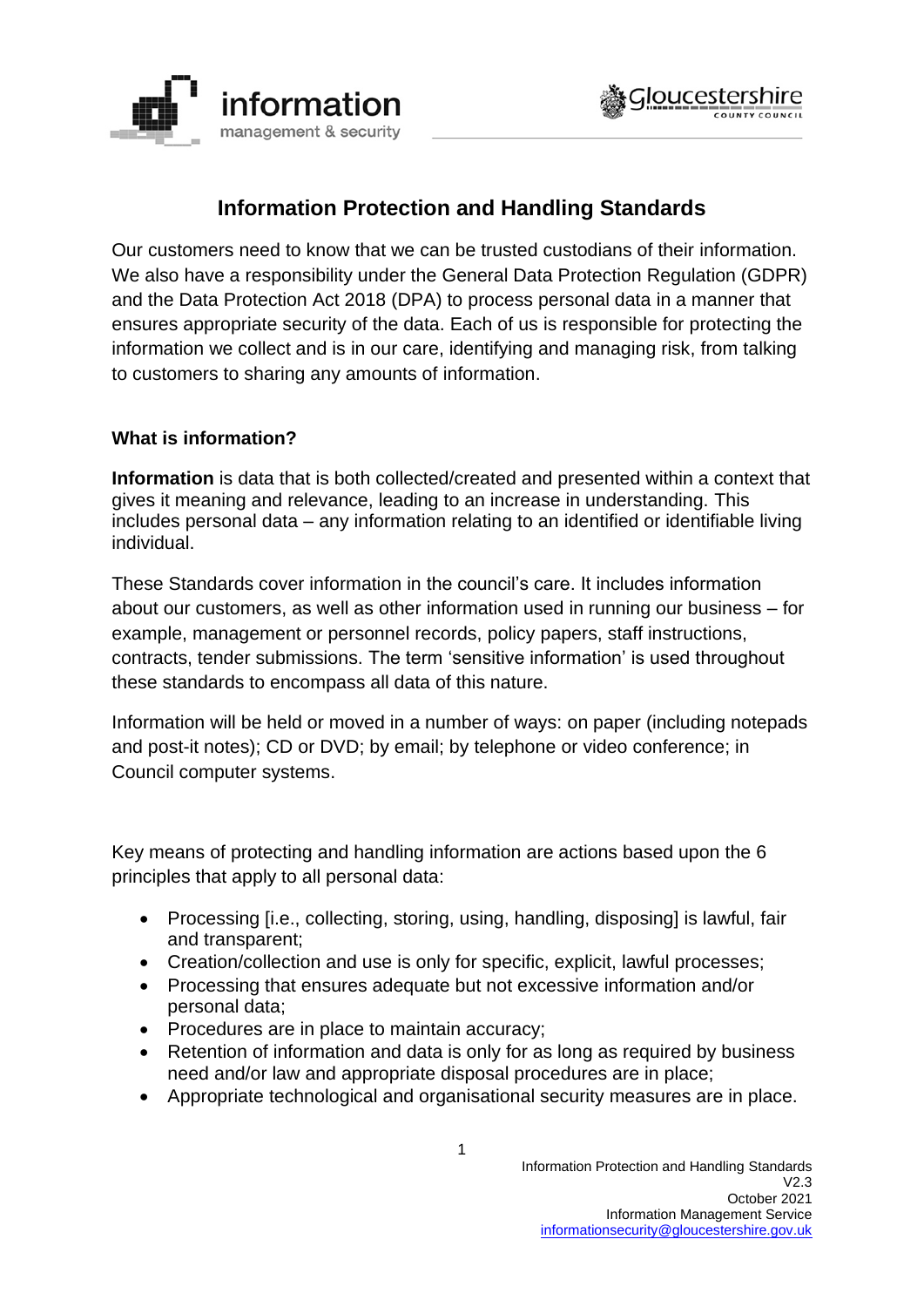# **1.0 Capturing Information**

## **1.1 Environment**

- Be aware of your surroundings when capturing information.
- If you are having a conversation with a service user or colleague that includes gathering and discussing personal and/or special category (sensitive) information, ensure you are in a private area, to mitigate the risk of others being able to watch and/or overhear.
- Don't discuss council business issues or information about service users with colleagues in public places, such as on the train.
- In the same way, be aware of anyone who may be able to see information you are writing on paper or typing on a screen. Assess what action you can take to protect personal and sensitive information, e.g. turning your screen so that only you can see what you're capturing.

### **1.2 Data Minimisation**

• Only capture the information you **need** to carry out a specific activity. To do this, make sure you know what you need. Capturing more information than necessary makes managing that information more difficult; can obscure relevant data; and complicate decision-making processes. It is also in breach of the Data Protection Act 2018.

#### **1.3 Centralisation**

- If you are capturing information on paper and/or on an electronic device (such as your encrypted laptop) on an ad hoc basis, ensure you save this information to an appropriate place in a relevant central system (e.g., Liquid logic; team shared drive or filing system) as soon as possible, no longer than 3 working days after the event and preferably on the same day. Once saved to the system, destroy the original copies, which are now duplicates.
- Please note: where duplicate records are required for business continuity reasons, processes need to be in place to ensure they are appropriately protected, accessible and kept up to date.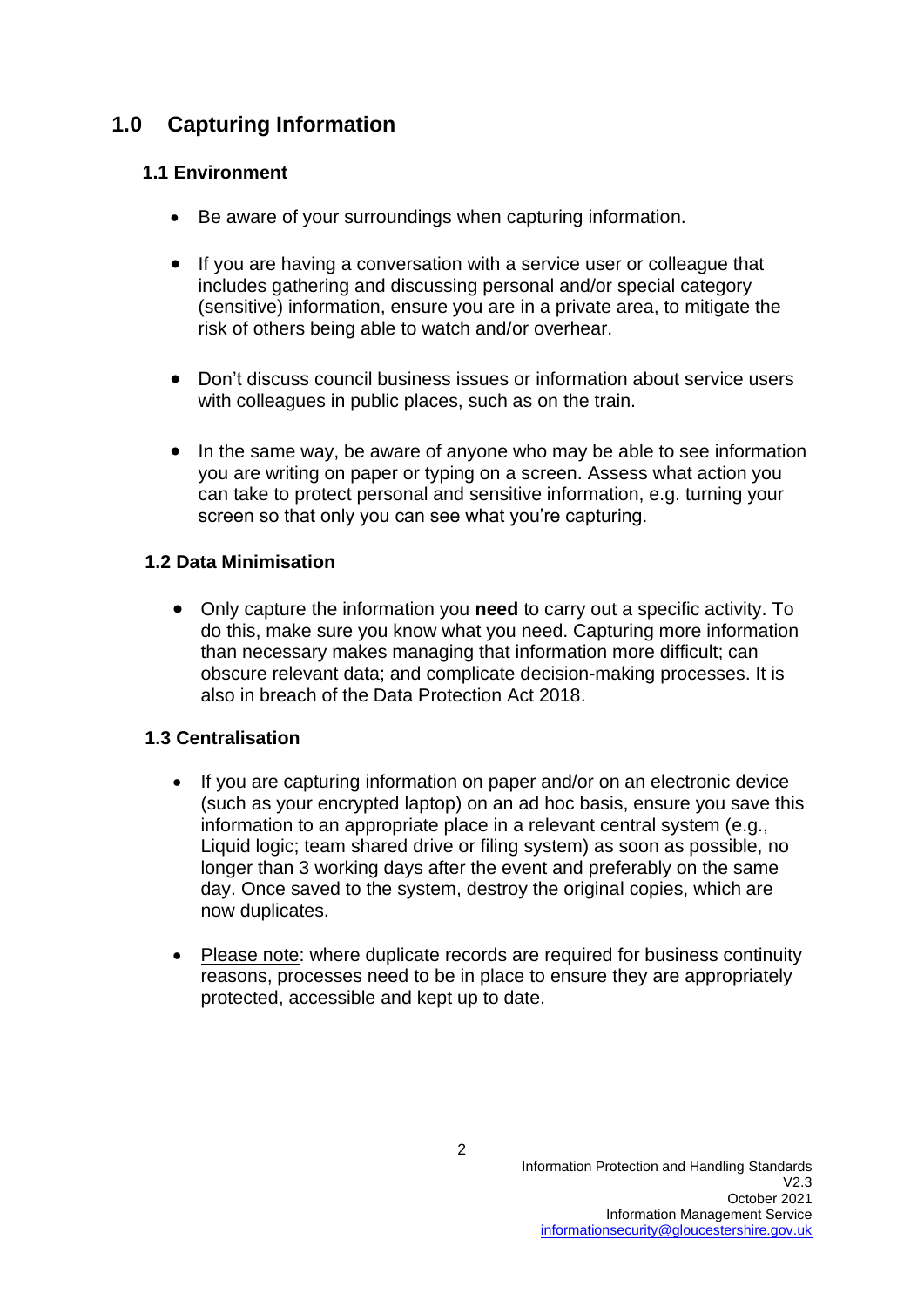# **2.0 Access to Information**

Access to information must always be restricted only to those who have a legitimate business need to access it.

Access controls should reflect the sensitivity of the information, with tighter controls for more sensitive information.

## **2.1 Council Buildings**

- Protect information by safeguarding against unauthorised entry to council buildings and offices. Staff are expected to wear their official Gloucestershire County Council identity badge on Council premises and when on official business out of the office.
- Challenge anyone without an ID badge. If you are in doubt as to whether someone is a member of staff, challenge. If necessary, report to Custodians or Main Reception and your manager.
- Ensure visitors sign in and accompany them through the building.
- Ensure contractors are issued badges with access appropriate to the work they are carrying out. They must return their badges at the end of each day.

## **2.2 In the Office**

- Adhere to the [Clear Office Policy:](https://www.gloucestershire.gov.uk/media/2094220/clear-office-policy-v1-0.pdf) **don't** leave personal and/or sensitive information on your desk **whenever** you are not around. This includes overnight. All information **must** be locked away securely to restrict access.
- Lock your computer when your leave your desk (using Ctrl + Alt + Delete keys and select lock computer or using  $\Box$  + L keys).
- Choose a [password](https://staffnet.gloucestershire.gov.uk/internal-services/information-management-service/cyber-security/passwords/#main) carefully, making sure to read the password [guidance](https://staffnet.gloucestershire.gov.uk/internal-services/information-management-service/cyber-security/passwords/#main) on how to keep it strong. Never share your, or use someone else's, login details and password. Ensure you comply with the [GCC](http://www.gloucestershire.gov.uk/media/1519558/gcc-password-policy.pdf)  [password policy.](http://www.gloucestershire.gov.uk/media/1519558/gcc-password-policy.pdf)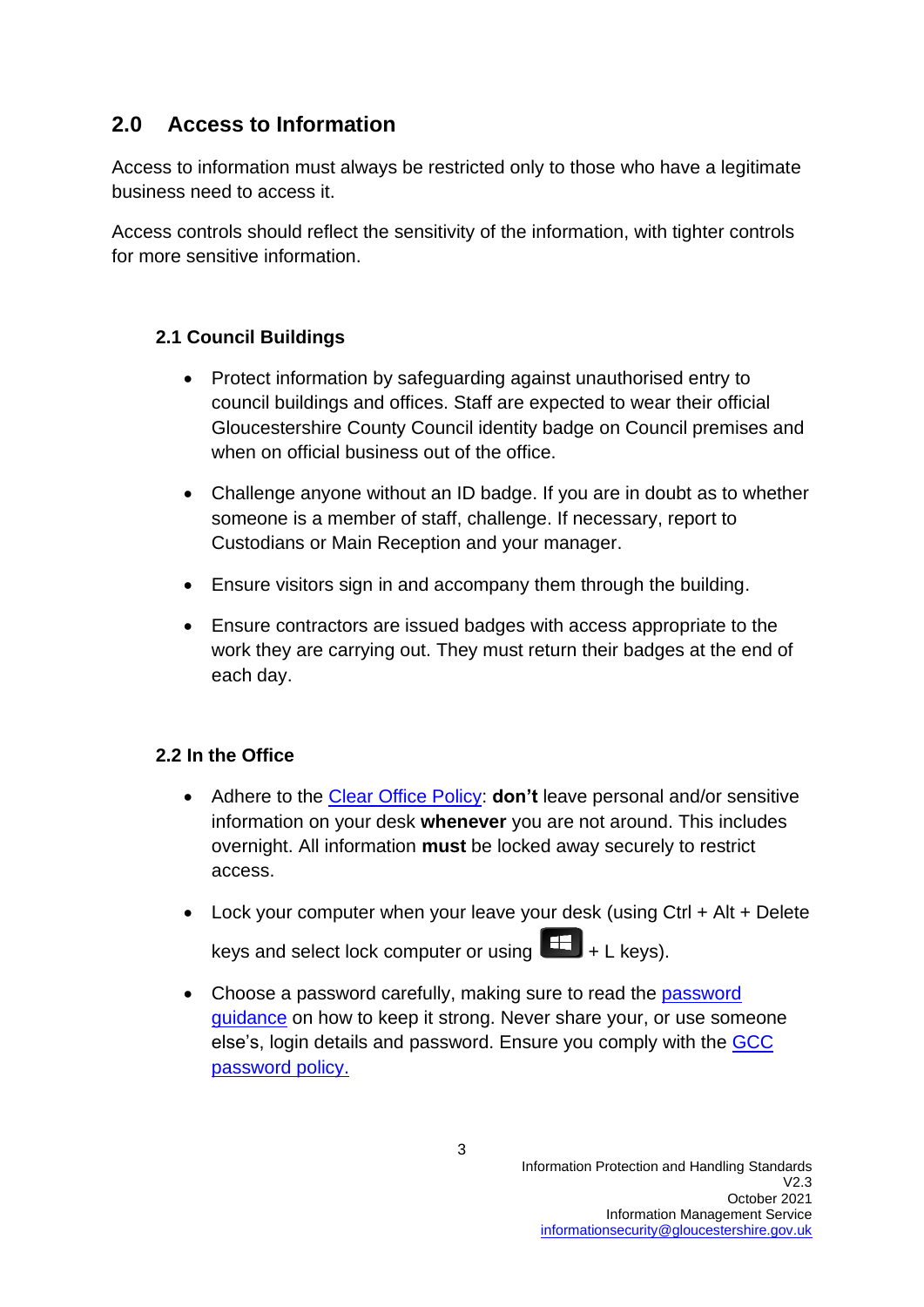- Store paper documents containing personal or sensitive information in a locked room, cabinet or container. Remember; don't leave keys to lockable storage in a place where they can be accessed easily. Keep them in a secure key safe.
- Never access information unless it is part of your job, and you have a business need to do so. Operate on a "need to know", not a "nice to know" basis. Ensure the systems you work with apply role-based access and maintain adequate audit trails.
- Keep printers and photocopiers clean. Stay with the machine until it completes printing personal or sensitive information before returning to your desk. Ensure you collect all your material and take it with you.

### **2.3 Out of the Office**

- Read and follow the [Guidance on Handling and Securing Paper Records](https://staffnet.gloucestershire.gov.uk/internal-services/information-management-service/storing-retrieving-and-disposing-of-data/handling-and-securing-physical-records-when-out-of-the-office/)  [Out of the Office.](https://staffnet.gloucestershire.gov.uk/internal-services/information-management-service/storing-retrieving-and-disposing-of-data/handling-and-securing-physical-records-when-out-of-the-office/) Always ask yourself the question, 'Do I really need to take this information out of the office?' The best way to protect information is to leave it safely on council premises.
- Never leave personal or sensitive documents in your vehicle. In very exceptional circumstances where you have no alternative, ensure that they are in the boot, out of sight and that the vehicle is locked. Remember you must use sound judgement and be able to account for your actions.
- Don't allow family members, friends, or visitors to use the council's portable devices (e.g., laptops) or to access council information.
- If you must store information outside of the office, then consider the safest place to do so. Do not store your electronics and paper files together, as thieves will often target electronics and valuables; while laptops are encrypted notebooks are not.
- Anti-virus software and security patches are in place to protect the council's computers and are frequently and automatically updated. You must ensure your laptop is regularly [connected to the network](https://staffnet.gloucestershire.gov.uk/internal-services/the-ict-service/laptop-updates-working-remotely/) to keep the security up to date (at least once a week if you work predominantly remotely). You must not disable security settings; if you suspect a virus, contact the [ICT Service Desk](https://staffnet.gloucestershire.gov.uk/internal-services/the-ict-service/) immediately.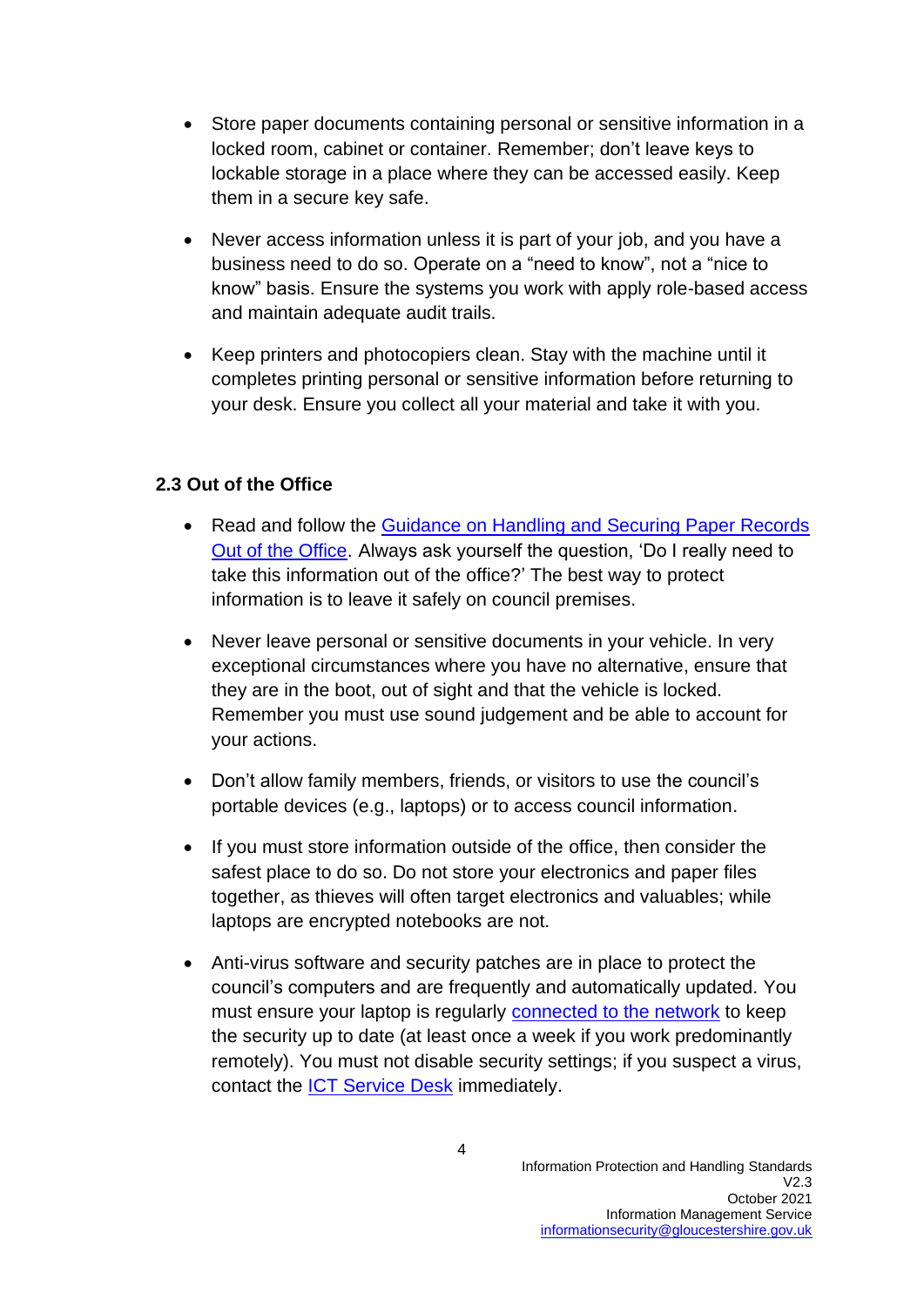• For additional protection, all software acquired for use on council computer equipment must be purchased through the ICT Service Desk. You must not install personal or unsolicited software onto a council machine. See the [Software Management Policy](https://www.gloucestershire.gov.uk/media/14325/software-management-policy-v1-4-december-2016.pdf) for more details.

# **3.0 Transferring Information**

**Before** transferring any information, **always** ask:

- 1. **Do you need to transfer this information – is it really required?** Always assess the risks of transferring information.
- 2. **If the transfer is necessary, do you need to send all of the information or are only parts of it required?** Only ever send what you absolutely need to and no more.
- 3. **Do you have the authority to transfer / release the information?** You must have permission from the appropriate manager or Information Asset Owner **before** taking any action. For routine transfer/release this can be achieved through approved procedures, rather than permission on a case-by-case basis. Bulk transfers of information require the appropriate Information Asset Owner's approval. The Information Assurance team can provide a list of current Information Asset Owners.
- 4. If you have the authority to send the information and are sure you need to send it, **have you made appropriately secure arrangements for the transfer**? If you are transferring personal, special category or sensitive data via email then you must use Egress.

## **3.1 Internal Post**

- Always use a sealed, fully addressed envelope. Ensure that the envelope is addressed to an individual and includes their full name; job title; team; and location.
- If you are sending personal and/or sensitive information, hand deliver the information directly to the recipient.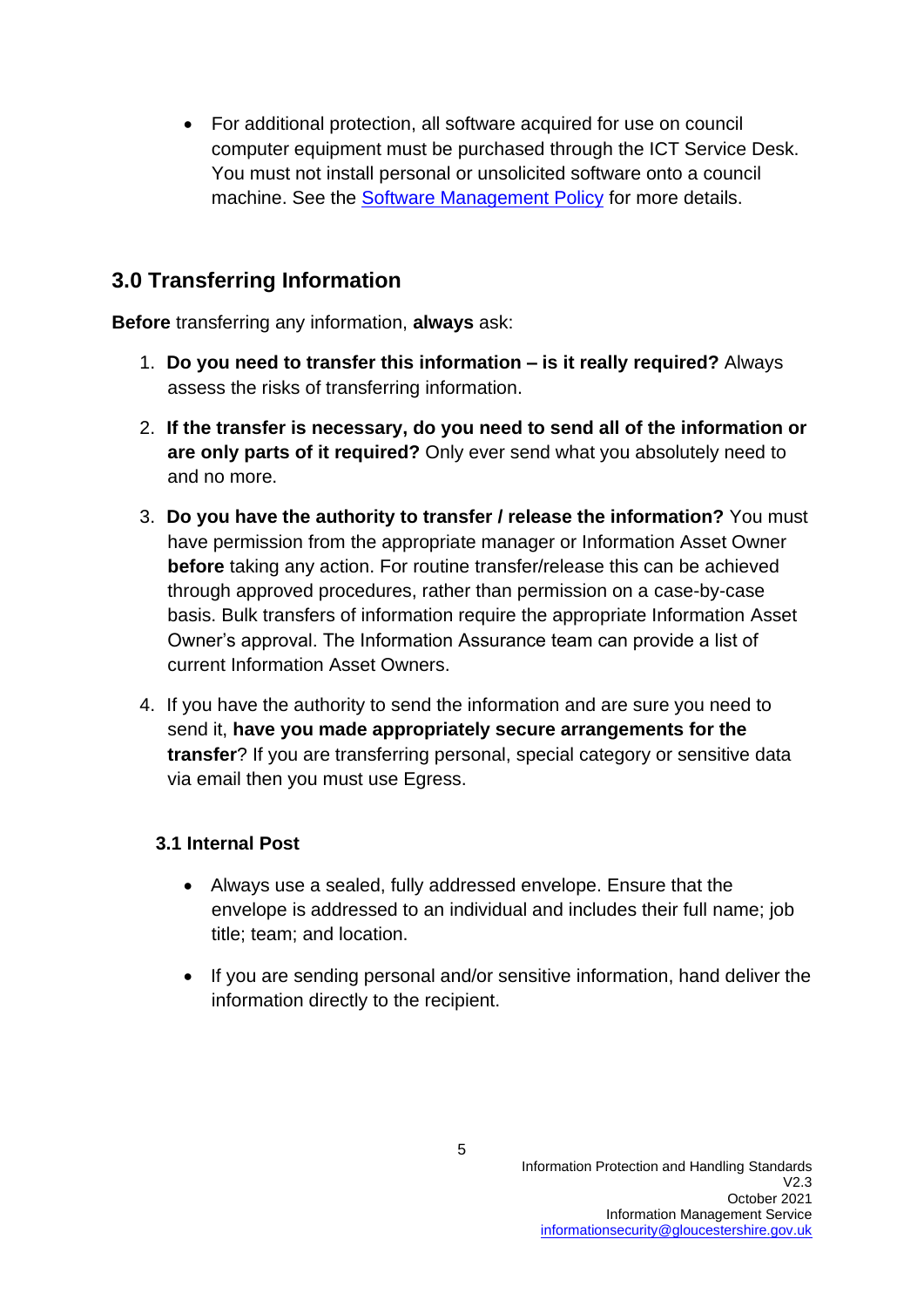#### **3.2 External Post**

- Avoid using external post where possible, as you have very little control over the terms and security measures for the transfer.
- Information can be sent by post or by the courier service, depending on the volume of information being transferred. Contact the General Office for more details on using these services.
- Double check that you have the correct destination and postal address for the information. Contact the recipient to confirm, if necessary. Always use a full address.
- Mark post containing personal and/or sensitive information as "Private & Personal"; "Confidential"; or "Addressee Only" to limit access. Consider double enveloping for increased security.
- Always use recorded delivery or a bonded courier if you are sending quantities of personal and/or sensitive information.
- If you are sending information to a PO box, contact the recipient to confirm the address and once sent, to confirm that they have collected the information.

#### **3.3 Email**

#### **3.3.1 Sending information**

- When sending personal and special category data and/or sensitive information by email:
	- o Always double check the recipient you are sending to, even if it is an internal email address as some names are duplicated and may not be the person you are intending to email.
	- o Take all possible steps to ensure that emails are sent only to [intended, appropriate recipients.](https://staffnet.gloucestershire.gov.uk/media/222223/gcc_1021-worksmarter-manage-your-outlook-auto-complete-address-list-final.pdf)
	- o Use [Egress Switch \(Secure Email\)](https://staffnet.gloucestershire.gov.uk/internal-services/information-management-service/keeping-your-emails-secure/egress-switch/#main) to encrypt emails and attachments containing personal or sensitive information that are being sent to external email addresses.
	- o Some e-mails containing personal or sensitive information do not need to be encrypted – please check the [exceptions list.](https://staffnet.gloucestershire.gov.uk/internal-services/information-management-service/keeping-your-emails-secure/egress-switch/#main)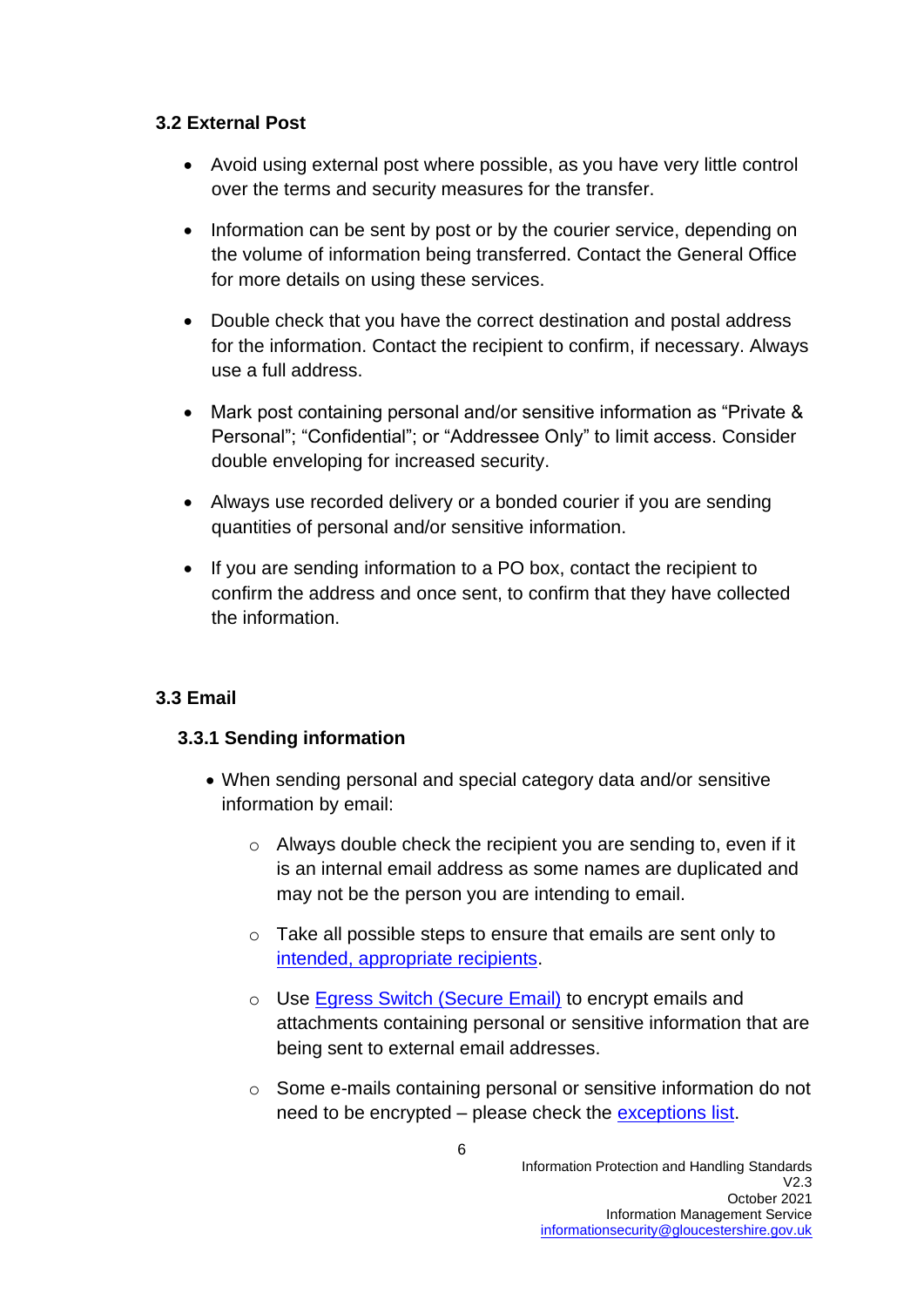- o Where information is being exchanged with members of the public, ensure that Egress is used.
- Where appropriate consider putting a delay on your emails, from when you press send to the email actually being sent, as a good way to mitigate the risk of causing a breach.
- If you are sending information out to multiple external individuals, put email addresses in the "Bcc" field, rather than the "To" field, so that individuals can't see each other's names and addresses. This protects individuals' personal data.
- However, you should only use Bcc when absolutely necessary. Be open about who you are copying – the council acts as a transparent and accountable organisation so Bcc should not be used to 'hide from the data subject' other colleagues you are legitimately copying in.
- Always adhere to the council's Internet and Digital Communications [Policy](https://www.gloucestershire.gov.uk/media/2103620/internet-and-digital-communications-policy-v24-december-2020-2.pdf).

### **3.3.2 Receiving Information**

- Don't open attachments to an email unless you are sure about the identity and trustworthiness of the sender
- Be particularly wary of phishing emails. If you receive one, you should delete it immediately and follow the relevant phishing [guidance.](https://staffnet.gloucestershire.gov.uk/internal-services/information-management-service/cyber-security/)
- If you are a GCC staff member and you need a method for third party organisations to send you large files securely then [Egress large file](https://staffnet.gloucestershire.gov.uk/internal-services/the-ict-service/egress-large-file-transfer-from-third-parties/)  [transfer](https://staffnet.gloucestershire.gov.uk/internal-services/the-ict-service/egress-large-file-transfer-from-third-parties/) is a suitable solution.

## **3.4 Telephone / Video Conferencing**

- Never give out any personal and/or sensitive information over the phone unless you are absolutely sure who you are giving it to and that they are entitled to receive that information. If you are unsure who they are and they work in a professional capacity, offer to call them back through their organisation's switchboard/reception.
- If you are in doubt and cannot prove the identity of the caller, **don't** share information.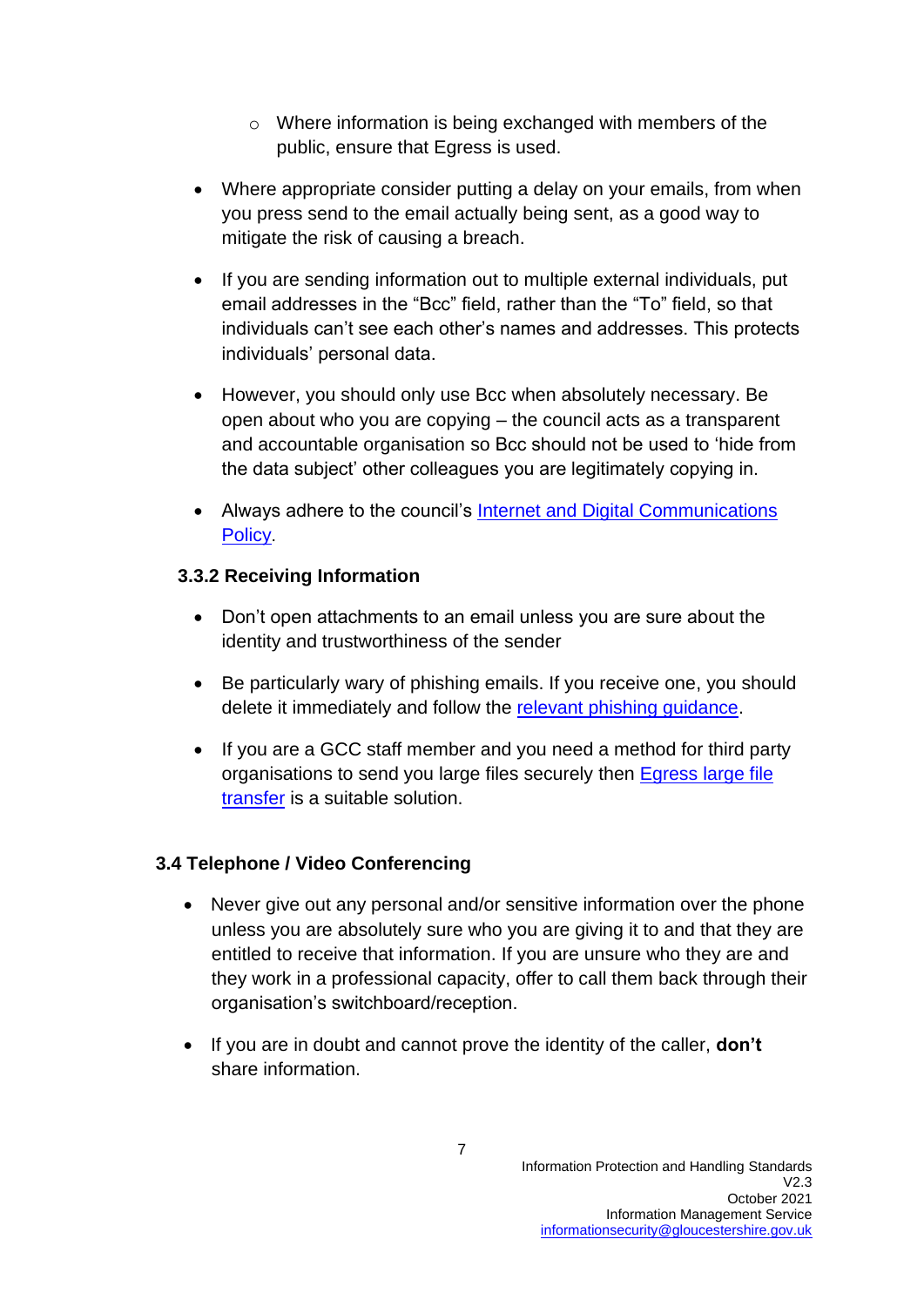- **Don't** discuss information where it can be overheard, for example in public or on a mobile telephone in public.
- **Don't** leave personal or sensitive information on voicemail.

### **3.5 Texting / Instant Messaging**

- Text messages can be used to maintain contact with service users and arrange/change appointments. It **must not** be used to transfer personal and/or sensitive data.
- Content of any text/instant messages should be uploaded to the relevant electronic record for that individual within 24 hours.

# **4.0 Storing Information**

### **4.1 Paper Records**

- Paper records should only be created if absolutely necessary. Electronic records are more secure than paper as GCC has implemented technological solutions such as encryption to protect electronic data on GCC devices.
- Paper documents containing personal and/or sensitive data **must** be stored in a suitable locked container (e.g., a filing cabinet or cupboard) or a locked room.
- Do not store information on your desk only have it out on a desk when you are working on it.
- When working from home, avoid use of paper records as far as possible. If there is a genuine business need for using paper, ensure storage of paper records is as secure as if you were on GCC premises. A locked filing cabinet would be best, however if this is not possible then they must be stored safely, out of sight and away from other valuables (such as your laptop).
- Store semi-current paper records (records that are closed or you don't need on a daily basis but need to keep for legislative/business reasons) in the [Records Centre.](https://staffnet.gloucestershire.gov.uk/internal-services/information-management-service/storing-retrieving-and-disposing-of-data/records-centre/) You will still be able to request and retrieve the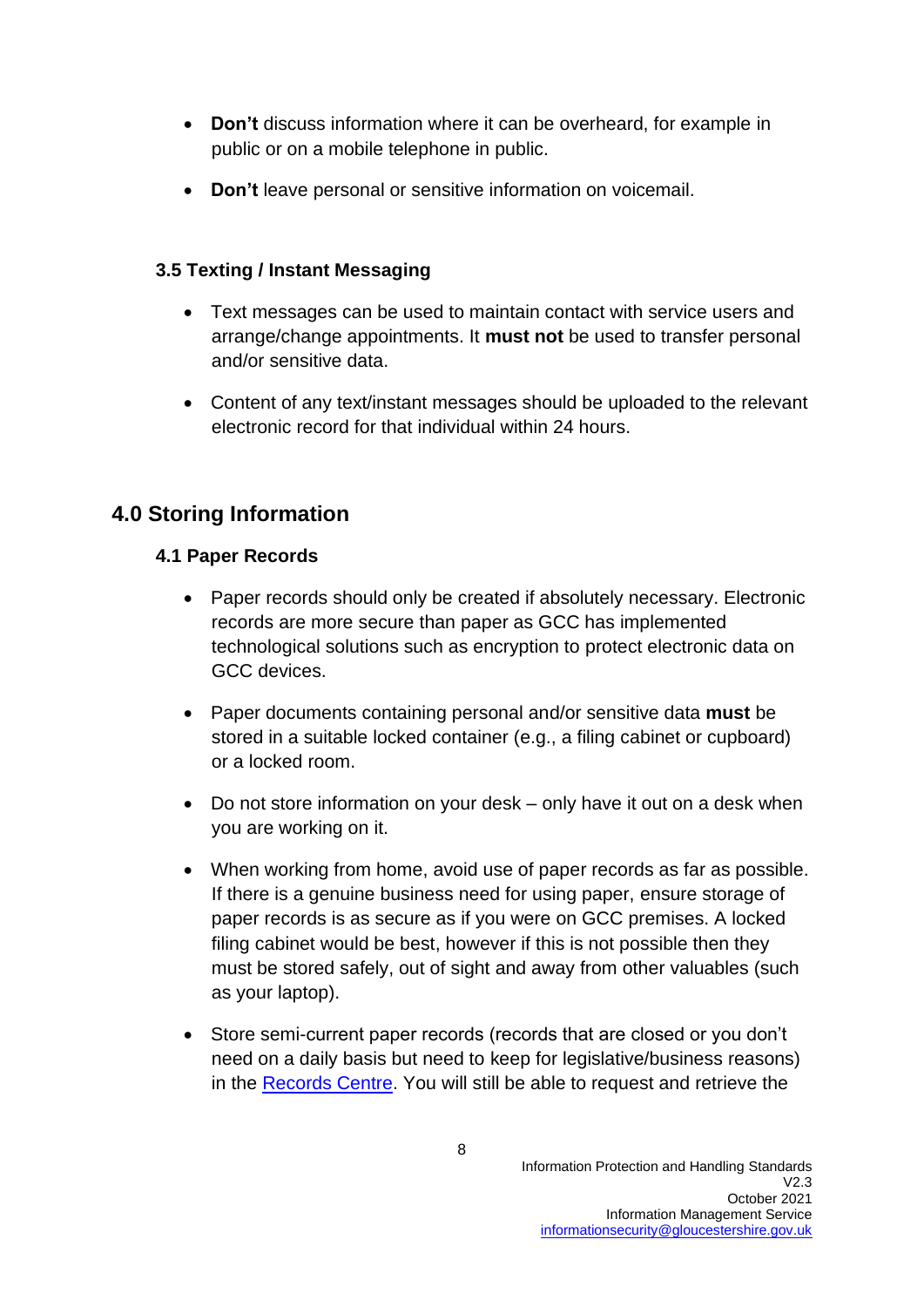information stored there. Check the [Corporate Retention Schedule](https://www.gloucestershire.gov.uk/media/2103618/2020-retention-schedule-v34.pdf) to ensure that records are kept for the appropriate length of time.

• Transfer council records of permanent value to Gloucestershire [Archives.](https://staffnet.gloucestershire.gov.uk/public-facing-departments/archives/archives/)

### **4.2 Electronic Records**

#### **4.2.1 Shared Networks (S: and G: drives)**

- Ensure that the following information is saved to a relevant shared network directory (e.g., S: or G: drive):
	- o Records evidencing business transactions and policy (e.g., reports, policy documents)
	- o Gloucestershire County Council (GCC) information, that provides evidence of decision-making.
- Organise folders on shared networks according to the functions and activities of your service area/team, rather than the business structure. Structures change regularly but functions and activities remain the same over time.
- Save information in relevant folders and files with names that are meaningful and easily understandable to all members of staff.
- Name documents consistently and logically, avoiding abbreviations. Follow the [GCC naming conventions.](https://staffnet.gloucestershire.gov.uk/internal-services/information-management-service/storing-retrieving-and-disposing-of-data/electronic-records-management-e-storage/organising-your-documents/naming-conventions/#main)
- Only save one copy of the information, deleting duplicates, notes, and drafts that have been superseded.

## **4.2.2 Personal Drives (P: drives)**

- P: drives are a personal area for storing records relating to you in a work context e.g., timesheets; PDR documents. They can also be used to store very early drafts (when moved to a central area, drafts need to be deleted) or your own notes.
- They should **not** be used for corporate information, which must be stored on a shared drive or relevant system so that it is accessible to other team members.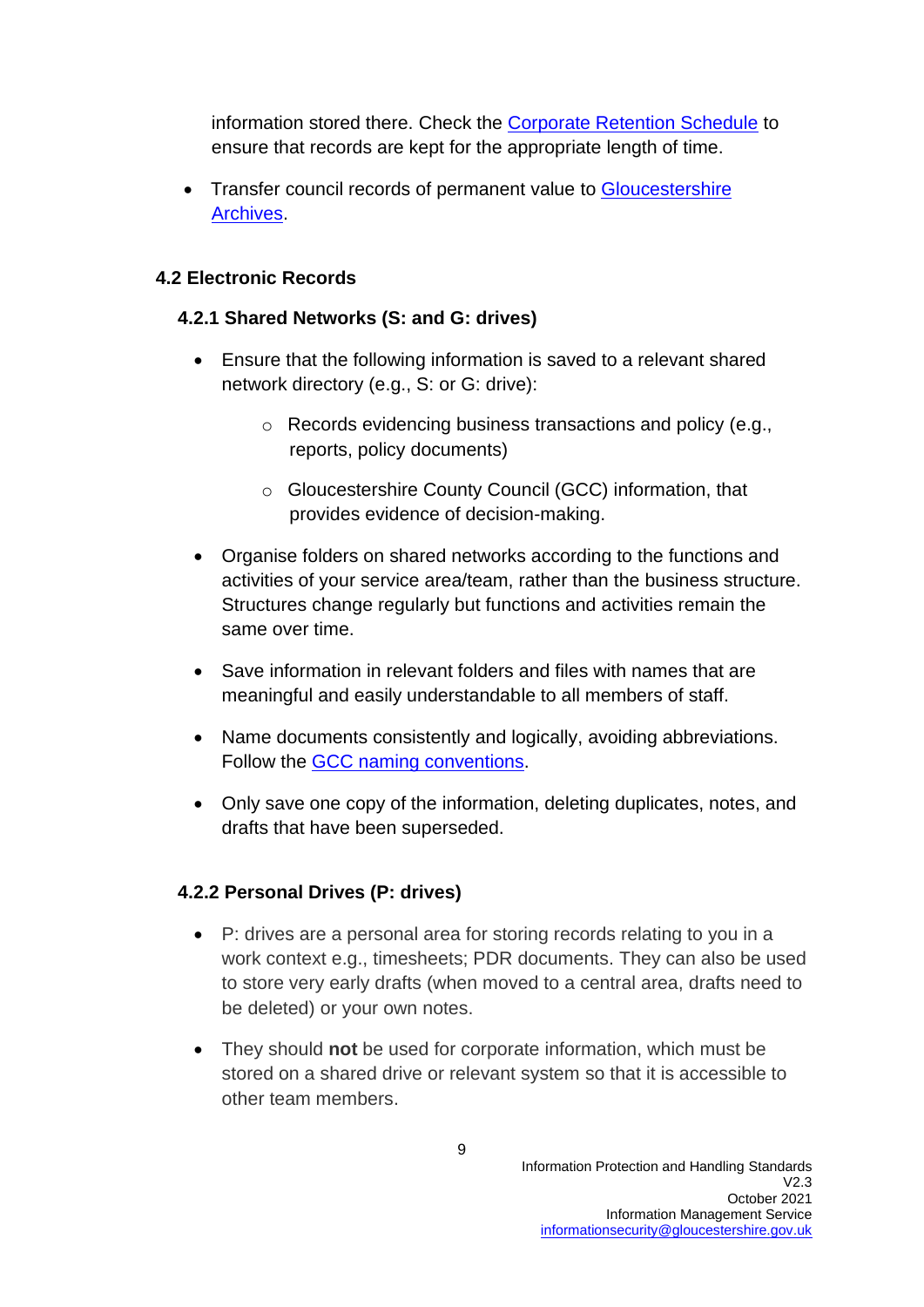• If you are a line manager, you may save information relating to staff or budget management on your P: drive.

## **4.2.3 Systems**

- Where information needs to be uploaded to a relevant system (e.g., LiquidLogic, SAP), ensure that this is done as quickly as possible after being recorded or collected.
- Ensure appropriate access controls are set for personal and/or sensitive information so that only authorised individuals can view that information.

## **4.2.4 Laptops**

- Only ever store information on a council owned encrypted laptop and only for short amounts of time.
- Limit the information stored on the laptop's desktop.
- Always adhere to the council's **ICT Equipment Policy**.

# **5.0 Disposing of Information**

There are legislative or business requirements that govern the length of time some records must be kept. Always check the [Corporate Retention Schedule](https://www.gloucestershire.gov.uk/media/2103618/2020-retention-schedule-v34.pdf) before disposing of any records to determine whether a document needs to be retained.

**PLEASE NOTE:** In July 2015, the Chair of the Independent Inquiry into Child Sexual Abuse (IICSA) issued a moratorium on the destruction of files with content relating "directly or indirectly to the sexual abuse of children or to child protection and care." Knowingly destroying any such files could constitute a criminal offence under the Inquiries Act 2005. **Until further notice, teams must not destroy any records relating to children; services provided to children; and individuals who work(ed) with children**.

## **5.1 Paper**

• **Never** dispose of documents containing personal or sensitive information in paper recycling bins.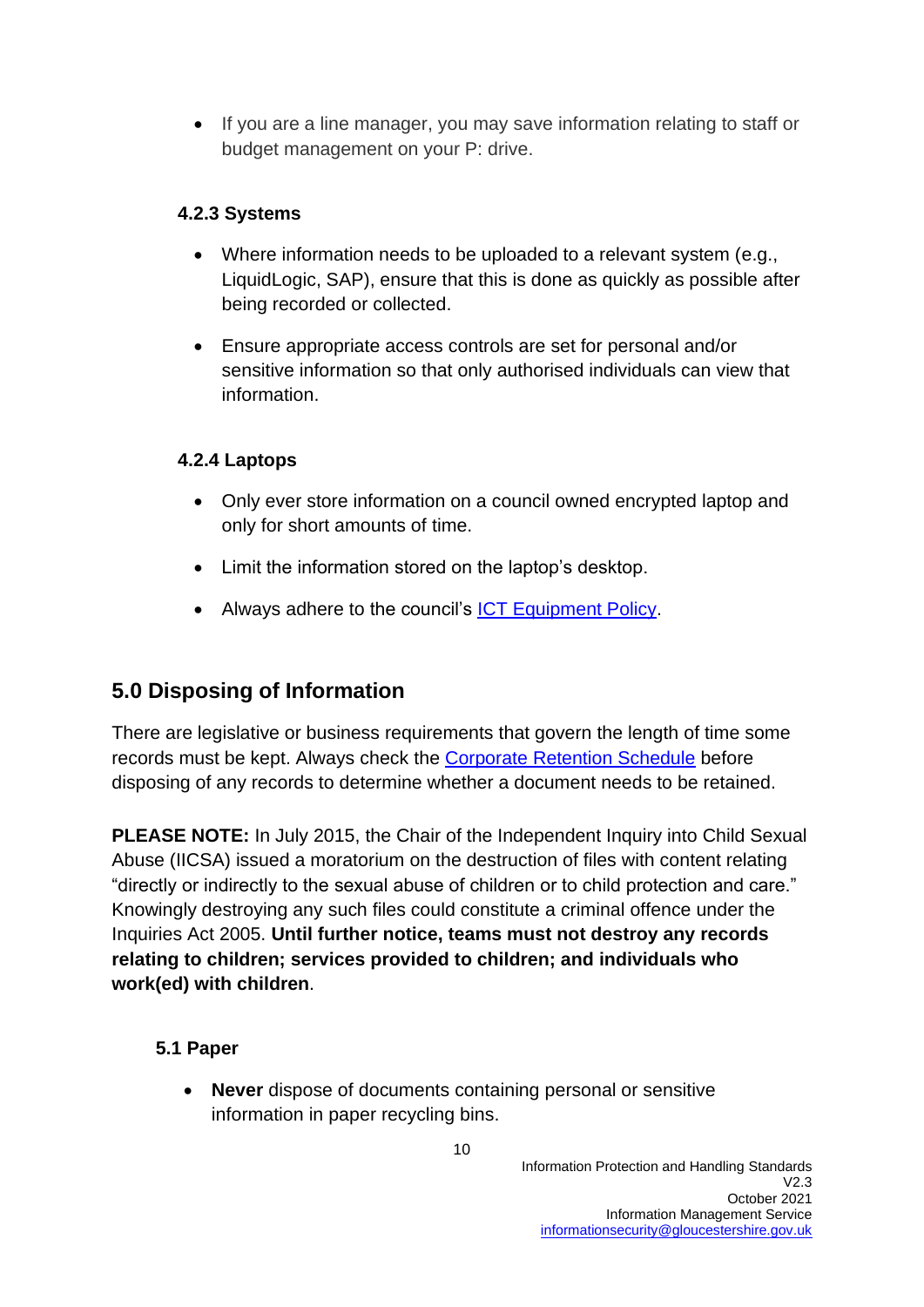- Dispose of personal or sensitive information securely using the confidential waste facilities, ensuring that these are shredded. Contact Custodians on 01452 42(5244) for confidential waste sacks or bins.
- When working at home personal or sensitive information can be shredded using a personal shredder; but the resulting shreds must then be disposed of using the council's confidential waste facilities.

## **5.2 Electronic**

- Delete redundant, obsolete and trivial information (ROT) regularly.
- Information you have deleted from your desktop will be moved to the Recycle Bin. Ensure this information is permanently deleted by going into the Recycle Bin and clicking "Empty the Recycle Bin".

# **6.0 If you are moving to another role within the council, or are leaving GCC**

- Before leaving your existing role, make arrangements to ensure that information remains available to those who need it. Ensure that business information you have access to is saved to a shared network, not kept in your P drive or emails. If you are a line manager who is changing roles/leaving, you will need to transfer information from your P: drive or emails to the individual taking over from you (or your line manager).
- If you are leaving the council:
	- $\circ$  Ensure that all GCC business information has been transferred from your P:drive and personal mailbox to an appropriate shared location, e.g. a network drive.
	- o Delete any non-business information from your P: drive and all nonbusiness emails from your mailbox.
	- o Return all information and information assets (e.g., laptops, USB memory sticks).
	- o If you are an Information Asset Owner or Manager, then inform [Information Governance](mailto:dpo@gloucestershire.gov.uk) who will be replacing you in that role.
	- o If you are the File Owner of records stored in the Records Centre, inform the [Records Centre team](mailto:recordscentre@gloucestershire.gov.uk) who will be replacing you.